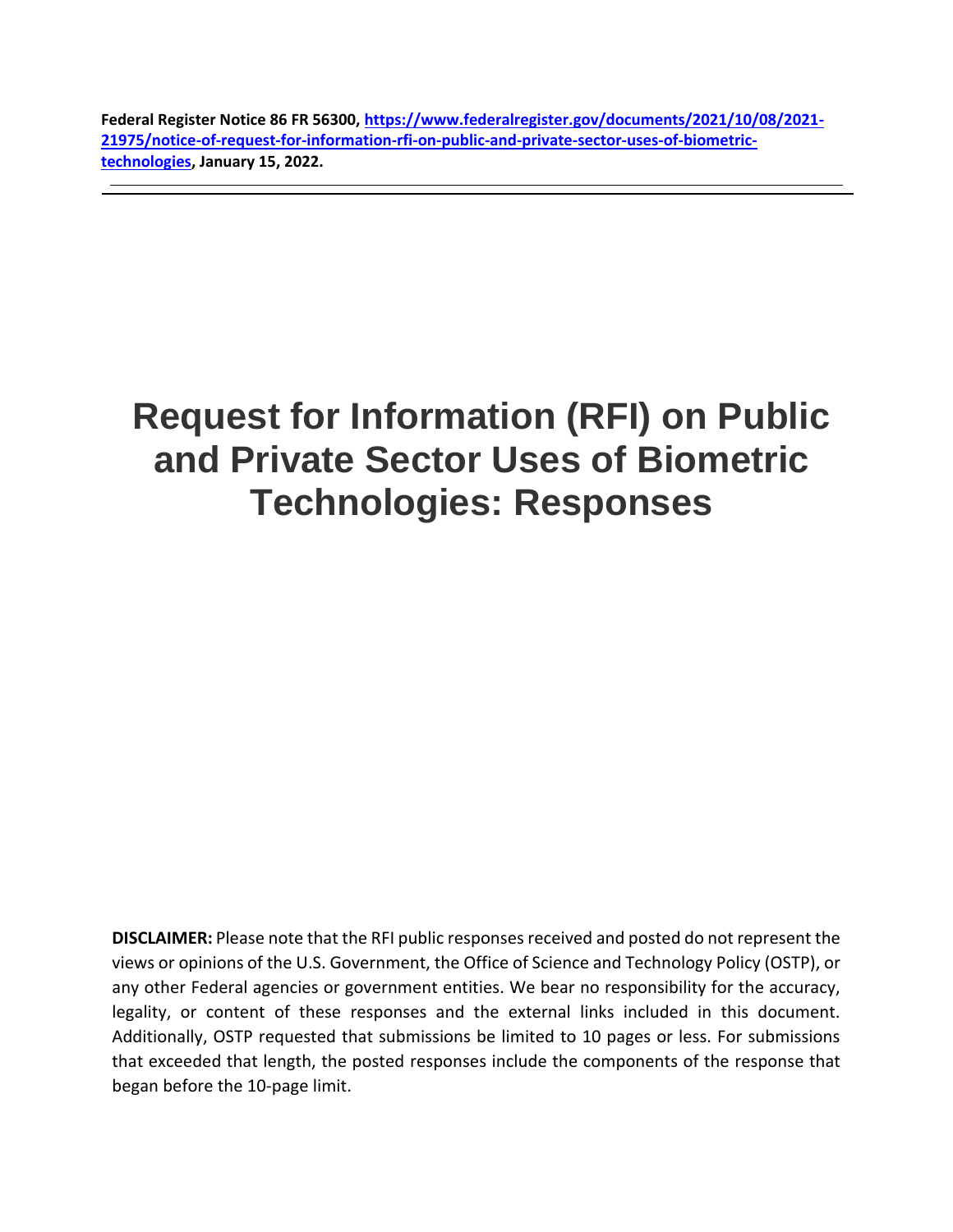

#### **COMMENTS BY HR POLICY ASSOCIATION**

### **TO THE**

#### **WHITE HOUSE OFFICE OF SCIENCE AND TECHNOLOGY POLICY**

## **REQUEST FOR INFORMATION ON PUBLIC AND PRIVATE SECTOR USES OF BIOMETRIC TECHNOLOGIES Docket No. 2021-21975**

**JANUARY 14, 2022**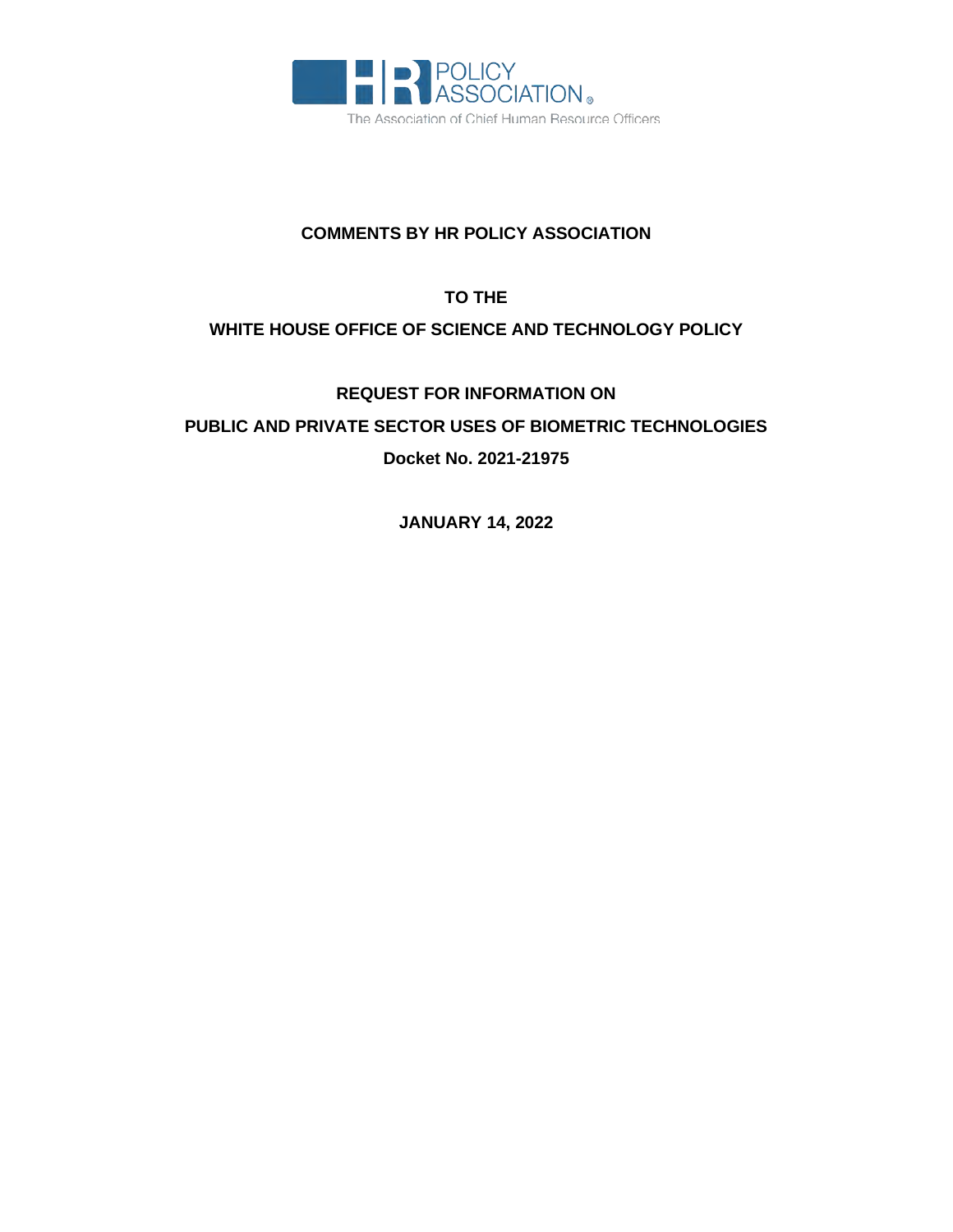**Introduction:** Thank you for the opportunity to lend our perspective in this critical area. HR Policy Association is the lead public policy organization of chief human resource officers (CHROs) representing more than 400 of the largest employers doing business in the United States and globally. The Association convenes these executives not simply to discuss how human resource practices and policies should be improved, but also to help create and promote HR strategies and initiatives for diverse and inclusive workforces. Collectively our members employ more than 20 million employees worldwide and have a market capitalization of more than \$7.5 trillion. In the United States, Association members employ over 9 percent of the U.S. private sector workforce.

In these comments we will seek to provide insights on employer activities related to topic 6 of the RFI: "Governance programs, practices or procedures applicable to the context, scope, and data use of a specific use case." We will focus our comments on subitem A: "stakeholder engagement practices for systems design, procurement, ethical deliberations, approval of use, human or civil rights frameworks, assessments, or strategies, to mitigate the potential harm or risk of biometric technologies," though our comments will have implications for several other areas noted in topic 6, including in subitems C, D, E, and F. We will also provide background on employer motivations for ensuring the ethical and responsible use of AI, including biometric technologies.

**There is a premium on talent during the economic recovery from COVID.** At the time of writing, the labor force participation rate is 61.8%, with the difference from the February 2020 rate of 63.3% representing the absence of millions of workers. Much of this loss reflects the impact of COVID on women and workers over 55 who have largely been pulled out of work by childcare responsibilities and early retirement, respectively. Black and Latino or Hispanic individuals have experienced unemployment rates much higher than other demographic groups throughout the pandemic, with Black women especially dropping out of the labor force at a much higher rate than any other group since schools reopened in August of 2021.<sup>1</sup> Also hard hit were workers without a college degree, whose labor force participation rate is far below even the current average while those with a bachelor's degree is much higher. In the U.S. alone there are 11 million job openings, with only 6.9 million unemployed Americans to fill them.

Consumers feel these shortages in terms of empty store shelves and rising prices. For example, longshoremen and truck drivers needed to move consumer goods are in short supply in many places in the world as record numbers of container ships have become stuck along Los Angeles, Long Beach, and other key U.S. ports in 2021. Over the last 12 months, the Producer Price Index has soared above an also rising Consumer Price Index as consumer demand has remained

<sup>1</sup> Barr, Anthony, Makada Henry-Nickie, and Kristen E. Broady. "The November Jobs Report Shows Black Women Are Leaving the Labor Force." Brookings, December 9, 2021. [https://www.brookings.edu/blog/the](https://www.brookings.edu/blog/the-avenue/2021/12/08/the-november-jobs-report-shows-black-women-are-leaving-the-labor-force/)[avenue/2021/12/08/the-november-jobs-report-shows-black-women-are-leaving-the-labor-force/.](https://www.brookings.edu/blog/the-avenue/2021/12/08/the-november-jobs-report-shows-black-women-are-leaving-the-labor-force/)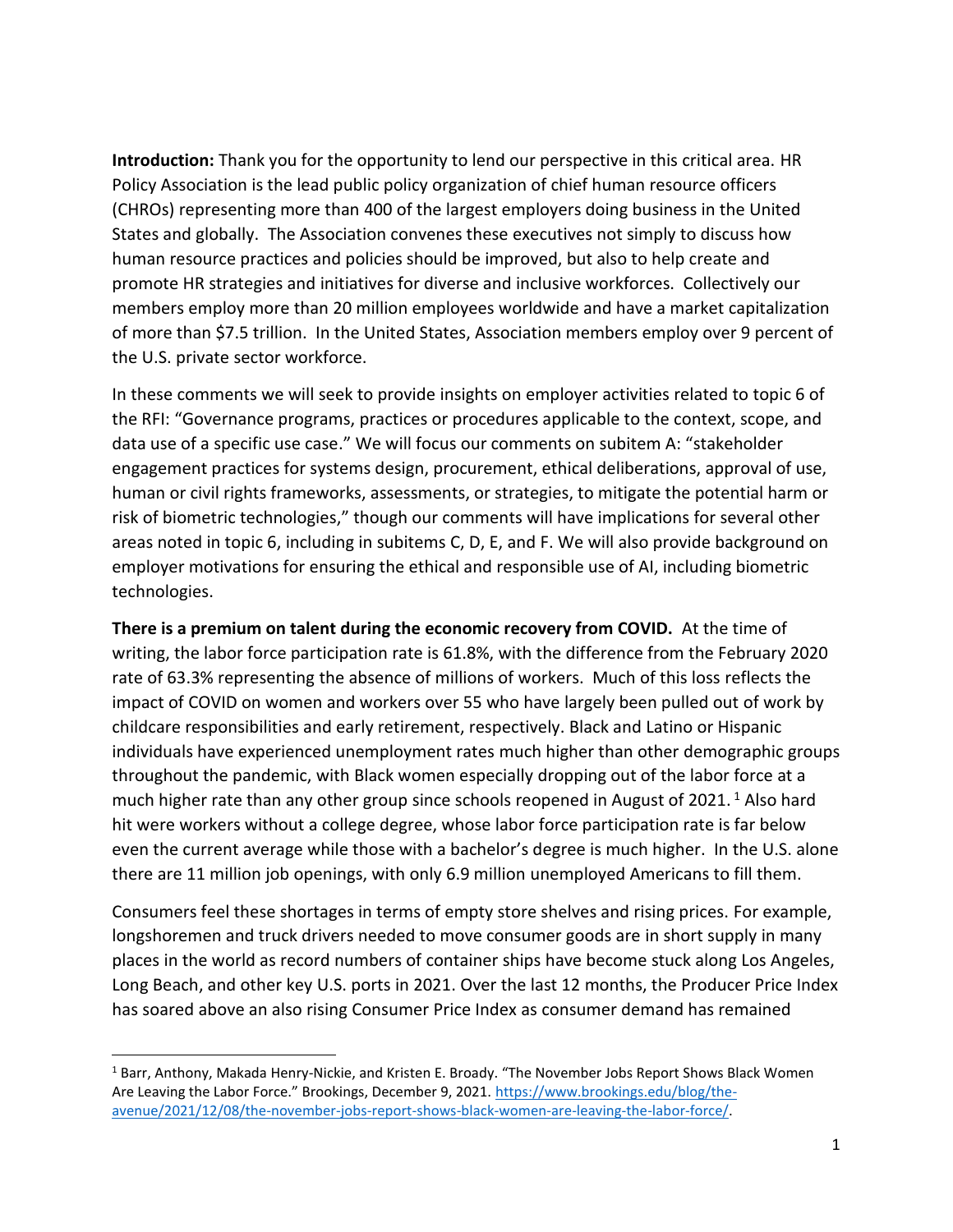strong among worker shortages. According to a recent survey of local chamber of commerce leaders, more than 90% reported that lack of available workers is holding back the economy in their area and less than  $1\%$  reported it is easy to fill jobs.<sup>2</sup>

**For large companies, attracting and retaining diverse talent and achieving the right culture is a core component of their business strategies and the economic recovery.** Even as the labor shortage persists, large companies are seeking to attract, train, advance and retain diverse talent and cultivate inclusive workplace cultures. In the most recent HR Policy survey of CHRO priorities, diversity and inclusion ranked as the top concern. The three priorities that followed are related: cultural transformation in anticipation of the post-COVID work environment; executive development, including critical role succession; and talent management, including recruitment and retention. Digitization of the workplace followed as the fifth highest concern out of 20 total possible responses.

Large employers' commitment to Diversity, Equity and Inclusion (DE&I) goes beyond numerical requirements imposed by federal policy—companies are implementing workforce strategies to create respectful work environments that foster a vibrant diversity of perspectives represented at every level of the organization. Such a balance leads to a more productive workforce and better business outcomes.

DE&I has also increasingly come to be seen as material to business performance by outside stakeholders, including institutional investors. Investors are considering environmental, social, and governance (ESG) disclosures as a potential information source for extracting a competitive advantage, especially over the long term. Companies are integrating ESG as a remunerative facet of their business models—and as a risk management strategy.

Finally, it is worth noting that for large companies with operations throughout the U.S. and globally, DE&I efforts are also designed to ensure that the workforce reflects the company's diverse geographical footprint and customer base. Not surprisingly, companies operating on a global level face a more complex challenge in promoting diversity and inclusion. The challenge manifests on two levels—one within the country where operations exist and the other involving the company's global employee population. With regard to the first, there are varying legal requirements in the jurisdictions within which companies may operate. In fact, diversity-related legal requirements in most countries outside the U.S. often focus exclusively on disability and gender, with little or no attention paid, for example, to ethnicity or nationality. Yet, for all the reasons stated previously, the absence of legal requirements typically does not stop companies from working to apply their own cultural diversity and inclusion imperatives wherever they have employees.

<sup>&</sup>lt;sup>2</sup> "The America Works Report: Quantifying the Nation's Workforce Crisis." U.S. Chamber of Commerce, October 25, 2021. [https://www.uschamber.com/workforce/education/the-america-works-report-quantifying-the-nations](https://www.uschamber.com/workforce/education/the-america-works-report-quantifying-the-nations-workforce-crisis)[workforce-crisis.](https://www.uschamber.com/workforce/education/the-america-works-report-quantifying-the-nations-workforce-crisis)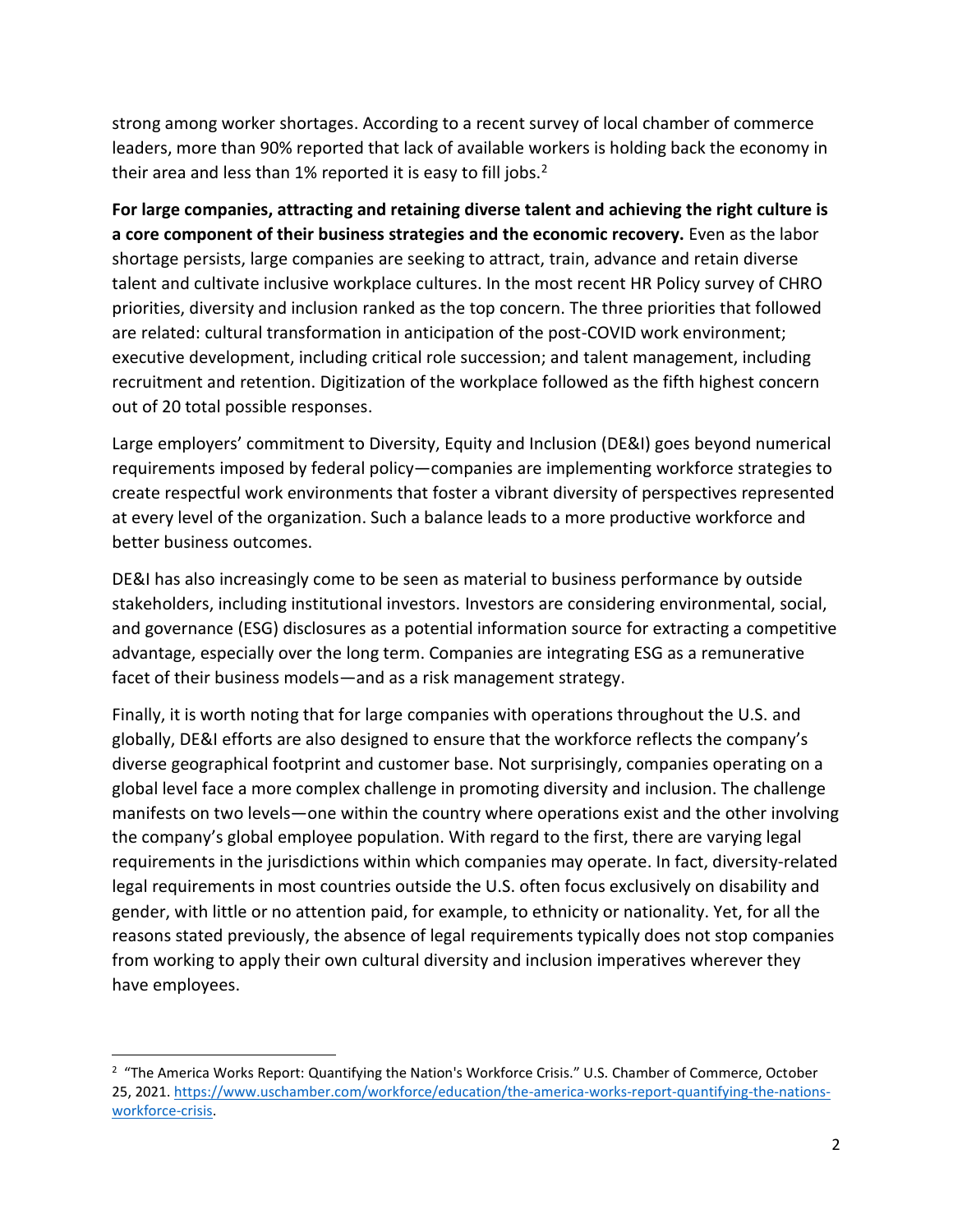**Artificial intelligence has the potential to further enhance the employee experience and expand employment opportunities to underrepresented populations.** For example, AI solutions to analyze demographic composition of a given workforce, comparing against industry or regional demographic statistics, are beginning to emerge. Such insights can help companies detect disparities across race, ethnicity, age, gender, disability, veteran status, and other identities, while also diving deeper into intersectional indices. Other platforms may track employee attrition rates and enhance employee feedback mechanisms to detect areas where a company may have an opportunity to implement diversity and inclusion initiatives.

Many employers utilize AI-powered tools to augment recruiters and hiring managers' efforts in sourcing job candidates, increasing efficiency significantly while helping ensure diverse slates of qualified candidates for consideration. (According to an Accenture study, a poor hire can cost up to five times the annual salary of that person.<sup>3</sup> A good hire, on the other hand, increases productivity, improves morale, and enhances a company's image as a good employer.) In other cases, employers are using AI-powered tools to identify and remove language on job descriptions that appears to reflect unconscious bias or requirements that are not necessary for the job. The use of such capabilities allow employers to access wider talent pools and begin building talent pipelines of underrepresented populations in ways not previously accessible.

**Nevertheless, AI is an evolving technology and therefore careful attention must be paid to weigh benefits against potential risks.** Use cases for AI in the workplace vary widely, with risk profiles that vary considerably both in scope and in kind. In addition, the types of data used are different—indeed there are many uses of AI in the workplace that do not rely on biometric data, and many HR tech vendors do not work on biometric information at all.

HR Policy members are aware that, if not implemented and used responsibly, artificial intelligence has the potential to produce adverse outcomes. In the HR context, this particularly means a focus on fairness, privacy, and safety. Even companies with a record of successes in terms of diversity and inclusion within their workplaces must wage a continuing battle against unconscious bias, which can be a barrier among hiring managers during sourcing and talent acquisition processes and can negatively impact diversity efforts.

There is legitimate concern that inaccurate, incomplete, or unrepresentative data potentially can amplify, rather than minimize, bias. Other seemingly objective data may prove misleading—for example, metrics on who leaves the workforce may not take into account that the cause could be a hostile work environment. Moreover, the manner in which certain technologies are deployed, and the practices surrounding use of such technologies, may propagate or create patterns of bias, even in circumstances where the technology is deployed in order to help eliminate bias and while giving the illusion of objectivity.

<sup>&</sup>lt;sup>3</sup> Chambliss, Corey; Vaughan, Kristen. "[Next generation talent assessment](https://www.accenture.com/us-en/services/us-federal-government/next-generation-talent-assessments)." Accenture.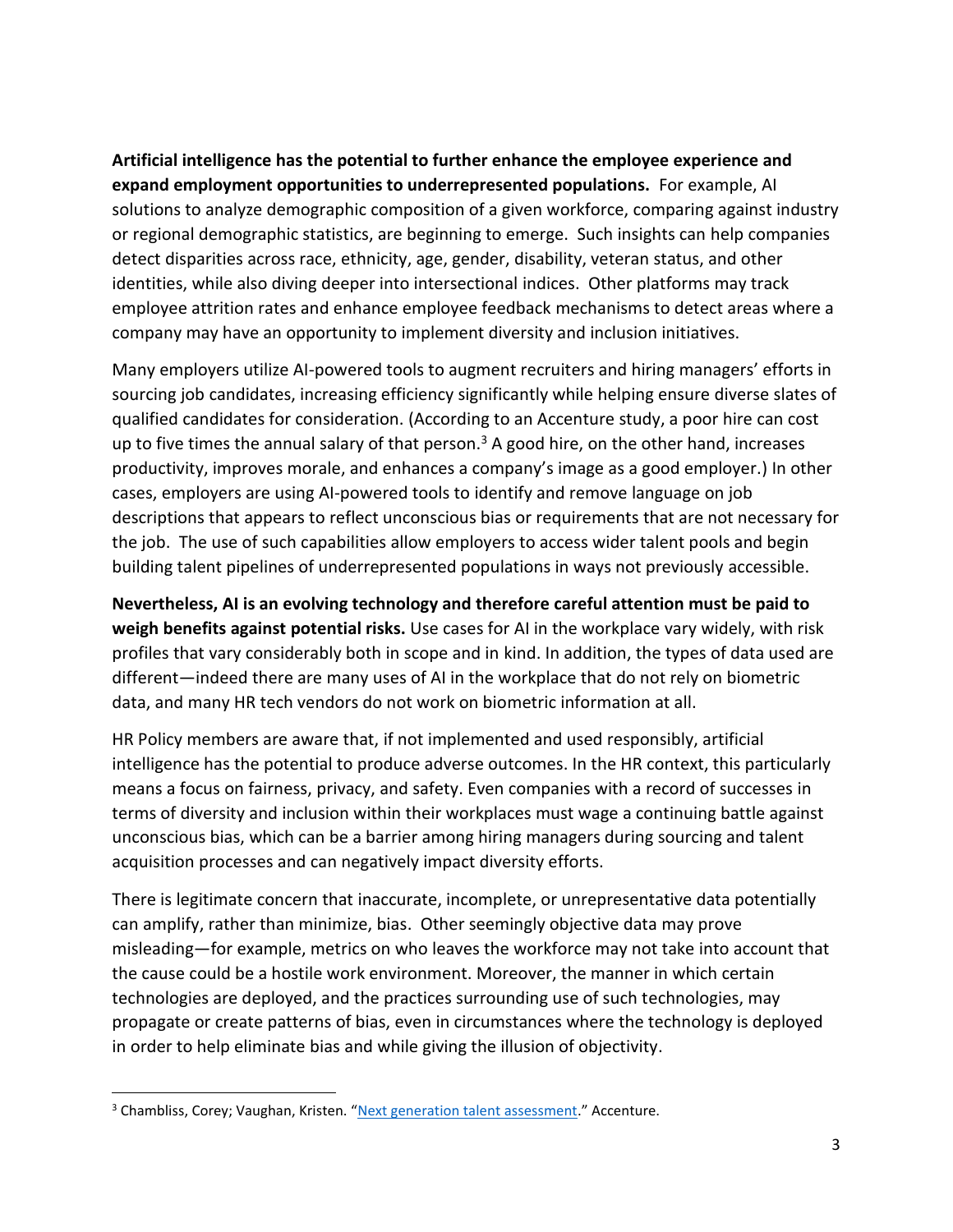AI-enabled tools powered by biometric data could carry their own set of serious risks. Programs to track facial movements and speaking patterns in interview settings may score a candidate inaccurately due to demographic differences. Facial recognition tools have often scored poorly in accuracy tests for those with darker skin, and particularly darker-skinned females.<sup>4</sup> Recently, a Facebook algorithm prompted viewers of a video featuring Black men in confrontation with white individuals, including law enforcement, to "Keep seeing videos about Primates."<sup>5</sup>

**In order to build trust and support worker attraction and retention, large employers are committed to the prevention of bias in the workplace**. Reputational damage alone may detrimentally impact a company's efforts to assemble a competitive workforce, and may cost employers as much as 10% in additional cost per hire.<sup>6</sup> Other potential negative outcomes may be produced by the misapplication of AI in the work context, which could undermine efforts to establish an inclusive corporate culture. Notwithstanding regulatory concerns, in practice the impact of poorly used AI affects both employers as well as current and potential employees. With a loss of trust, companies would face significant challenges deploying even responsible uses of AI to increase efficiency, enhance the worker experience, and support their DE&I efforts.

Regulatory activity and the consideration of such in this area is beginning to emerge. In addition to the White House's initiative to create an AI Bill of Rights, last November the Equal Employment Opportunity Commission launched an initiative to ensure that artificial intelligence and algorithmic decision-making tools "do not become a high-tech pathway to discrimination," according to Chair Charlotte Burrows. Meanwhile, the Federal Trade Commission is considering rulemaking to "ensure that algorithmic decision-making does not result in unlawful discrimination." At the state and federal level, legislation is being considered to provide worker protections against discrimination through the use of AI, with several noteworthy measures already having passed at the state level.

**Examples of employer-driven efforts to promote ethical and responsible use of AI:** Business leaders and NGOs recognize the importance of building trust regarding the use of AI, and more importantly of avoiding deploying artificial intelligence in ways that discriminate or otherwise undermine corporate business objectives. There are many current examples of employer-driven efforts to ensure AI is used ethically and responsibly, several of which HR Policy Association has led or participated in. Below are examples of just some of these initiatives.

• **HR Policy Association AI principles for company adoption:** In 2020, HR Policy Association recommended to our members a set of principles on the use of employee

<sup>5</sup> Mac, Ryan. "Facebook Apologizes after A.I. Puts 'Primates' Label on Video of Black Men." The New York Times, September 3, 2021. [https://www.nytimes.com/2021/09/03/technology/facebook-ai-race-primates.html.](https://www.nytimes.com/2021/09/03/technology/facebook-ai-race-primates.html)

<sup>4</sup> Najibi, Alex. "Racial Discrimination in Face Recognition Technology." Science in the News, October 26, 2020. [https://sitn.hms.harvard.edu/flash/2020/racial-discrimination-in-face-recognition-technology/.](https://sitn.hms.harvard.edu/flash/2020/racial-discrimination-in-face-recognition-technology/)

<sup>&</sup>lt;sup>6</sup> Burgess, Wade. "A Bad Reputation Costs a Company at Least 10% More per Hire." Harvard Business Review, March 29, 2016[. https://hbr.org/2016/03/a-bad-reputation-costs-company-at-least-10-more-per-hire.](https://hbr.org/2016/03/a-bad-reputation-costs-company-at-least-10-more-per-hire)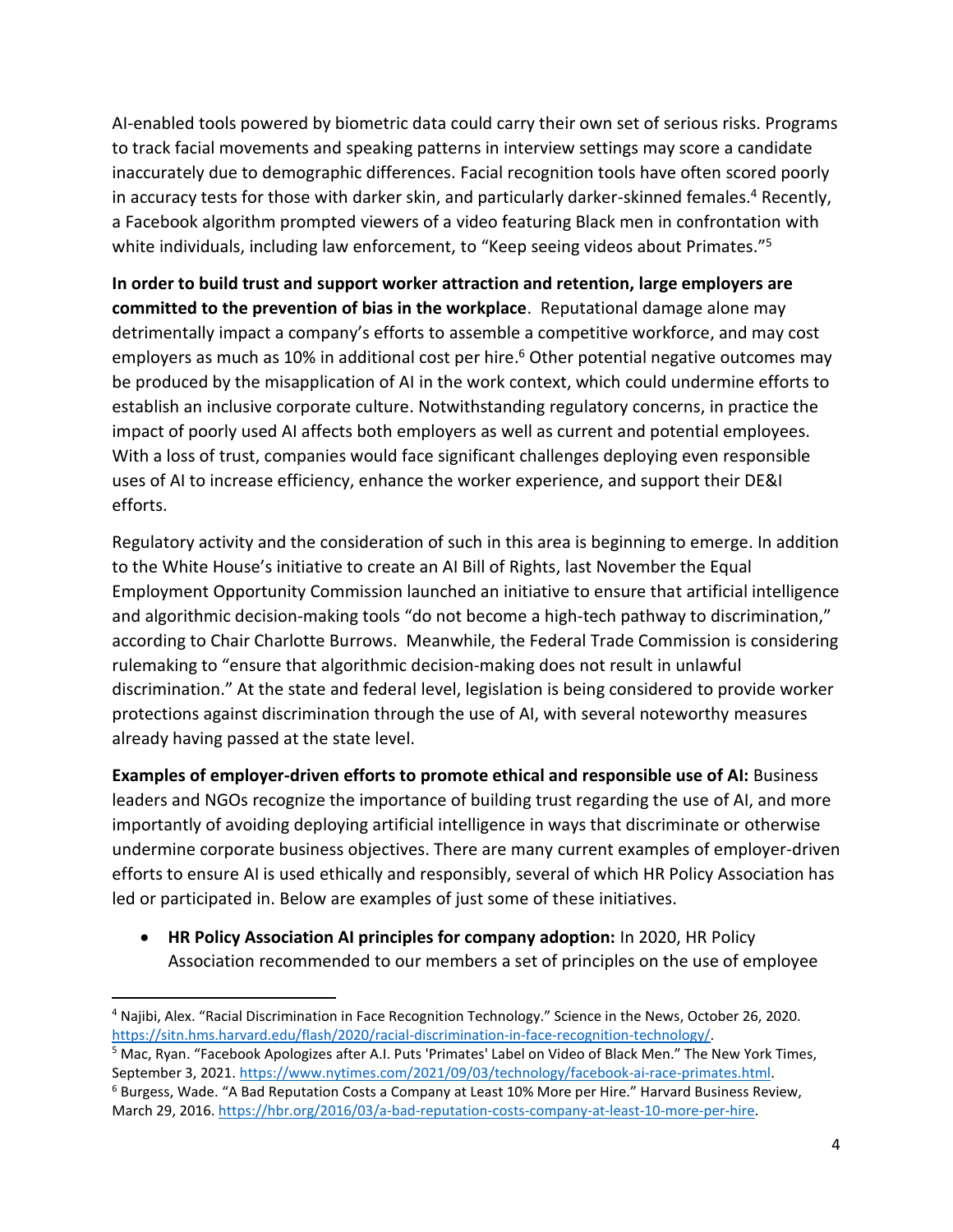data and AI as a framework and starting point for companies to leverage in their own work environments. These principles include:

- o **Privacy and Security:** Although most companies currently have an existing data privacy policy, such policies are often broad in scope or geared toward customers and consumers. Principles for the use of data and AI should include a statement specific to employee privacy and security, and may explicitly state that data may not be used for the purpose incompatible with the specific purpose for which it was collected without employee consent.
- o **Transparency:** The intended uses of data should be able to be clearly understood, explained and shared, including the impact on decision-making and the processes for raising and resolving any issues. In some cases, this may include an explanation of the algorithms involved in machine learning assisted analysis and how those algorithms are developed and "trained" to analyze employee data.
- o **Integrity:** The principle of integrity is interpreted in a variety of different ways by companies according to their culture but is rooted in the concept of "positive intent." In addition to committing to the use of data in a highly responsible way, companies may also specify that the purpose of all AI is to augment and elevate humans rather than replace or diminish them, and that data usage should be sensitive to cultural norms and customs and aligned with company values.
- o **Bias:** Although AI has been touted as the solution to unintended bias in many people-related processes, such as hiring, performance management and promotion, the risk of unintentional bias occurring within AI algorithms or the datasets used to train them is concerning. Principles around data and ethics should commit to continuous monitoring and correction for unintended bias in machine learning.
- o **Accountability:** Individuals should be accountable for the proper functioning of AI systems and for unintended consequences arising out of its use. Companies should ensure that everyone involved in the lifecycle of an AI system is trained in AI ethics and that ethics is part of the product development and operation of an AI system. This may include the coders and developers responsible for creating the software, the data scientists responsible for training it, or the management of the company.
- **World Economic Forum "Human-Centred Artificial Intelligence for Human Resources Toolkit" 7 :** In cooperation with a task force of AI and HR experts including HR Policy Association, the World Economic Forum developed a framework that aims to equip HR professionals with a basic understanding of how AI works in the context of HR, guide

<sup>&</sup>lt;sup>7</sup> "Human-Centred Artificial Intelligence for Human Resources." World Economic Forum. December 2021. [https://www.weforum.org/reports/human-centred-ai-for-hr-state-of-play-and-the-path-ahead.](https://www.weforum.org/reports/human-centred-ai-for-hr-state-of-play-and-the-path-ahead)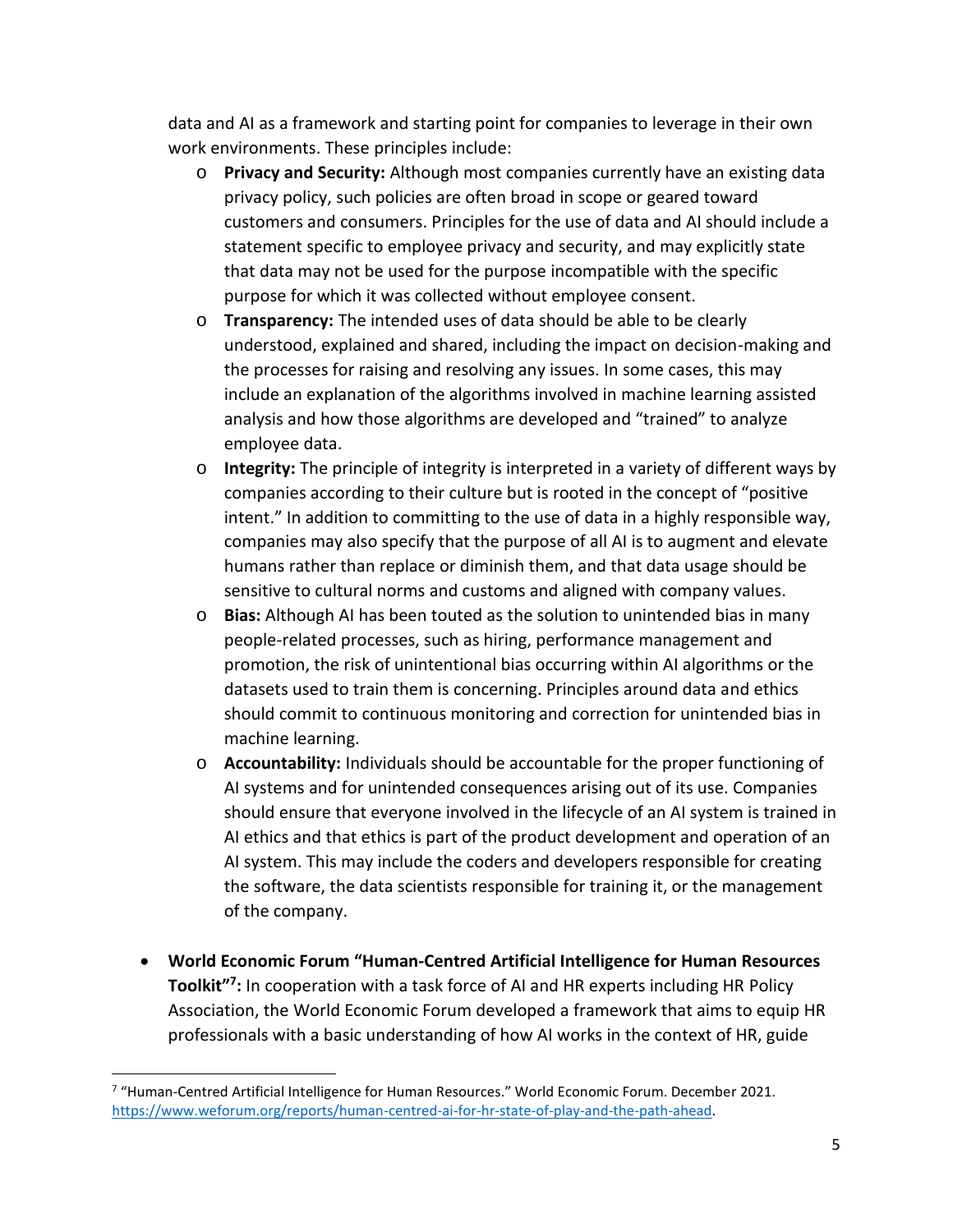companies on the responsible and ethical use of AI, and help companies use AI-based HR tools effectively. The toolkit includes two useful checklists: one for assessing new AI tools before making the critical decision to implement them in a company and one for strategic planning regarding how to responsibly use AI in general.

• **The Data & Trust Alliance** is a not-for-profit consortium bringing together leading businesses and institutions to learn, develop and adopt responsible data and AI practices. Participating HR Policy Association members include American Express, CVS Health, General Motors, Humana, IBM, Johnson & Johnson, MasterCard, the Nielson Company, Pfizer, Under Armour, and UPS. The Alliance has released its Algorithmic Bias Safeguards for Workforce—criteria and education for HR teams to evaluate vendors on their ability to detect, mitigate and monitor algorithmic bias in workforce decisions.<sup>8</sup>

In addition to collaborative efforts, many employers have developed principles and best practices to build safeguards against potential harms in using AI and build trust both within and external to their company. It is important to note that many HR Policy companies do not use or produce biometric technologies, but nevertheless are leaders in developing robust AI oversight policies and practices. The following are just a small sample of such efforts.

- **Accenture's AI ethics and governance framework** takes an interdisciplinary approach that supports agile innovation and ensures governance of AI systems. Accenture emphasizes the need for organizations to put into practice well-defined AI principles, minimizing unintended bias, ensuring transparency, creating opportunities for employees, and protecting the privacy and security of data.
- **Microsoft's AI principles** Fairness, Inclusiveness, Reliability & Safety, Transparency, Privacy & Security, and Accountability – are put into practice throughout the organization largely through the work of its Office of Responsible AI (ORA); the AI, Ethics, and Effects in Engineering and Research (Aether) Committee; and Responsible AI Strategy in Engineering (RAISE). The Aether Committee advises Microsoft's leadership on the challenges and opportunities presented by AI innovations. ORA sets AI rules and governance processes, working closely with teams across the company to enable the effort. RAISE, meanwhile, enables the implementation of Microsoft responsible AI rules across engineering groups.<sup>9</sup>
- **IBM's AI Ethics** features a robust, multidisciplinary, multidimensional approach to trustworthy AI, with three principles and five foundational pillars for ethical AI. IBM's AI

<sup>&</sup>lt;sup>8</sup> "Algorithmic Bias Safeguards for Workforce Overview." The Data & Trust Alliance. December 2021. [https://dataandtrustalliance.org/Algorithmic\\_Bias\\_Safeguards\\_for\\_Workforce\\_Overview.pdf](https://dataandtrustalliance.org/Algorithmic_Bias_Safeguards_for_Workforce_Overview.pdf)

<sup>&</sup>lt;sup>9</sup> "Responsible AI Principles from Microsoft." Microsoft. Accessed January 6, 2022. [https://www.microsoft.com/en](https://www.microsoft.com/en-us/ai/responsible-ai?activetab=pivot1%3Aprimaryr6)[us/ai/responsible-ai?activetab=pivot1%3Aprimaryr6.](https://www.microsoft.com/en-us/ai/responsible-ai?activetab=pivot1%3Aprimaryr6)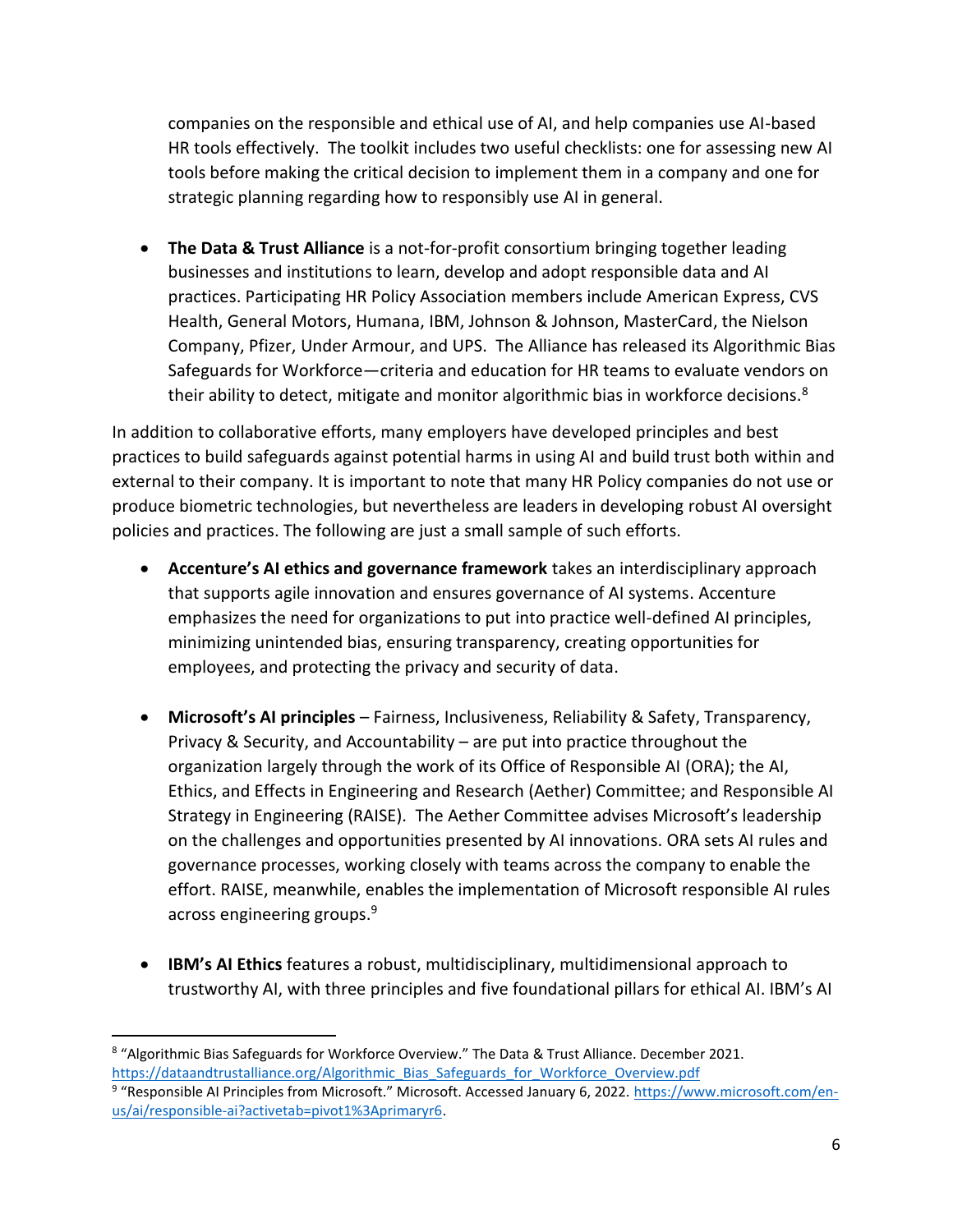Ethics Board, a central, cross-disciplinary body to support a culture of ethical, responsible, and trustworthy AI throughout IBM, supports a centralized governance, review, and decision-making process for IBM ethics policies, practices, communications, research, products and services.<sup>10</sup>

**AI, including that which uses biometric information, is not a monolithic concept, and therefore a "one-size-fits-all" approach to oversight may inadvertently expose workers to risk.** AI use cases among HR Policy members vary considerably, depending on a wide variety of factors. The risk profiles of different uses of artificial intelligence vary considerably both in scope and in kind (i.e., safety, privacy, autonomy, or fairness). For example, using facial recognition technology during interviews presents a different degree of risk than an AIpowered predictive text tool, and raises different types of risks than GPS tracking features on a company-owned vehicle.

A "one-size-fits-all" model of oversight may inadvertently expose workers to risk, even while providing protections in the cases for which the oversight was aimed. Companies build these considerations into their technology oversight process, seeking to apply their principles on AI in a nimble manner as innovation accelerates. Any AI policy promoting ethics and trust without these characteristics will prove both insufficient and unviable.

**New guidelines or standards should align with existing government policies and commonly adopted employer best practices.** Any government guidelines on the use of AI in the employment context should be aligned with regulatory expectations across the federal government. For example, the U.S. Equal Employment Opportunity Commission (EEOC) recently announced an "Artificial Intelligence and Algorithmic Fairness" initiative, part of which will involve the "issuance of technical assistance to provide guidance on algorithmic fairness and the use of AI in employment decisions."<sup>11</sup> Any guidelines should be fully aligned with forthcoming guidance from the EEOC and any other agencies that promulgate AI workplacerelated proposals.

Further, any government guidelines should be compatible with existing processes, procedures, and policies that employers have established to comply with the patchwork of state, federal, and international laws affecting the use of innovative technologies in the employment context. Employers have invested significant resources to develop compliance processes, procedures, and policies, and employers should be able to leverage these governance structures when aligning with the OSTP guidelines.

**The use of technology in the employment context is regulated by many frameworks.** In the United States alone, federal and state laws relating to anti-discrimination, labor laws, data

<sup>&</sup>lt;sup>10</sup> "Ai Ethics." IBM. Accessed January 6, 2022. [https://www.ibm.com/artificial-intelligence/ethics.](https://www.ibm.com/artificial-intelligence/ethics)

<sup>&</sup>lt;sup>11</sup> "EEOC Launches Initiative on Artificial Intelligence and Algorithmic Fairness." U.S. Equal Employment Opportunity Commission. October 28, 2021. [https://www.eeoc.gov/newsroom/eeoc-launches-initiative-artificial](https://www.eeoc.gov/newsroom/eeoc-launches-initiative-artificial-intelligence-and-algorithmic-fairness)[intelligence-and-algorithmic-fairness.](https://www.eeoc.gov/newsroom/eeoc-launches-initiative-artificial-intelligence-and-algorithmic-fairness)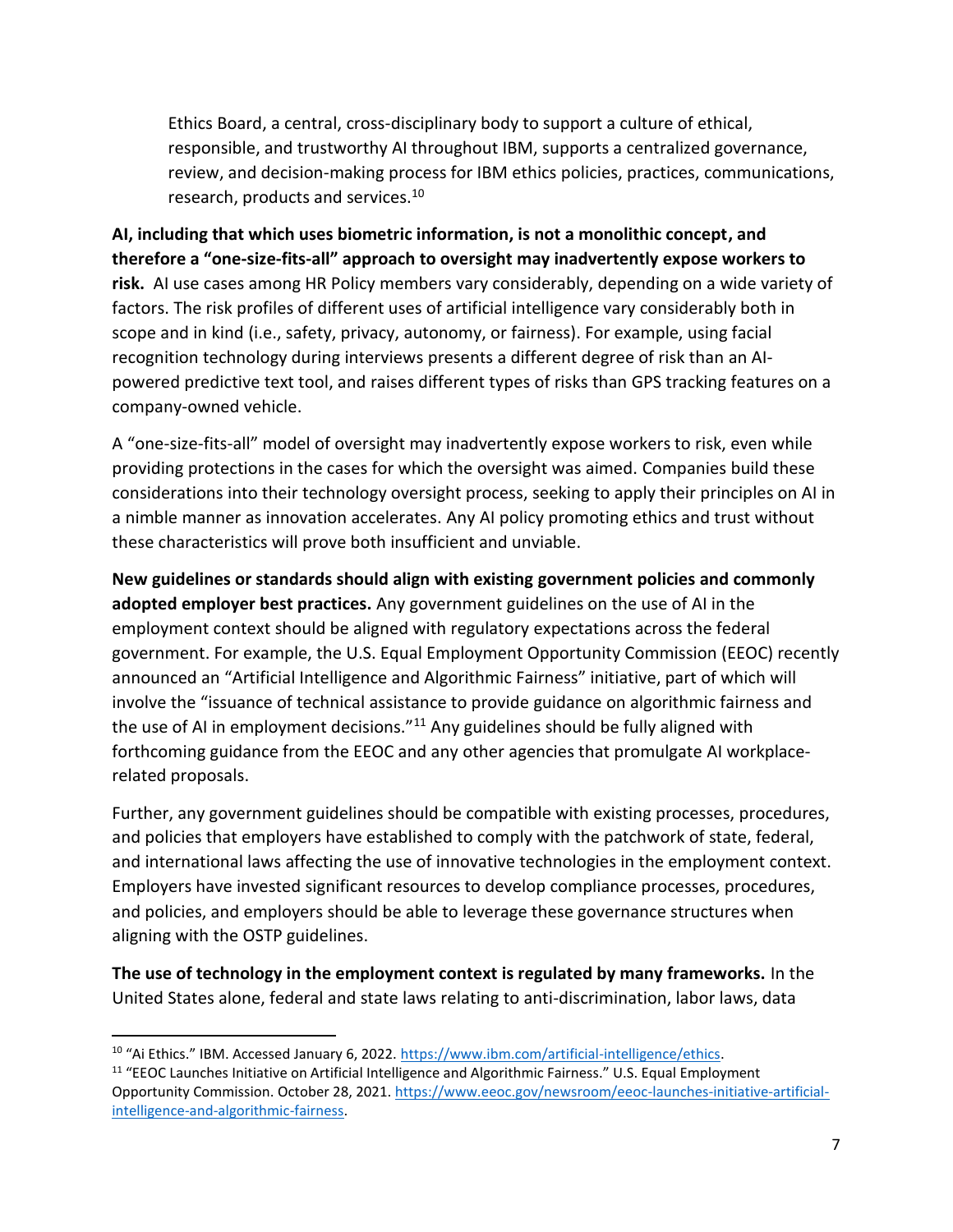privacy, and AI-specific laws affect the use of technology in the employment context. A brief overview of these laws is below.

• **Anti-Discrimination:** Title VII of the Civil Rights Act (Title VII) prohibits discrimination in the employment context on the basis of race, color, religion, national origin, or sex. An employer can violate Title VII for disparate treatment or disparate impact. Disparate treatment occurs when similarly situated people are treated differently based on a protected class. Disparate impact occurs when facially neutral policies or practices have a disproportionately adverse impact on protected classes. Discriminatory intent is relevant to establish a claim of disparate treatment, but intent is not necessary for claims of disparate impact.

Employers are also prohibited from unlawfully discriminating in the employment context based on age or disability due to the Age Discrimination in Employment Act and the Americans with Disabilities Act.

Liability for discrimination may arise under anti-discrimination laws when employers use artificial intelligence systems that are trained on biased datasets or that infer or otherwise uncover protected class information and adversely impact members of the protected class. With respect to anti-discrimination, any new government guidelines should be co-extensive with existing anti-discrimination laws instead of imposing novel obligations that exceed existing law.

• **Labor Laws:** The National Labor Relations Act, enforced by the National Labor Relations Board (NLRB), is the cornerstone of American federal labor law and guarantees the right of private sector employees to organize and engage in collective bargaining. The National Labor Relations Act prohibits employers from interfering with employees' exercise of rights to engage in protected "concerted activity." The NLRB has determined that the NLRA prohibits employers from unlawfully surveilling employees' protected activity, which can occur when an employer acts in a way that is out of the ordinary to observe protected activity. Systems that automatically monitor employee activity, whether physical or digital, could be considered unlawful surveillance depending on the facts.

Employers using artificial intelligence in the employment context, such as for workforce management, are already subject to the NLRA's obligations regardless of whether they are unionized. Any new government guidelines should therefore be compatible with the NLRA.

• **Data Privacy Laws:** Data privacy laws at the federal and state level directly affect the use of technology in the employment context.

Federally, the Fair Credit Reporting Act (FCRA) regulates, among other things, how consumer reporting agencies use and share consumer information. A "consumer report"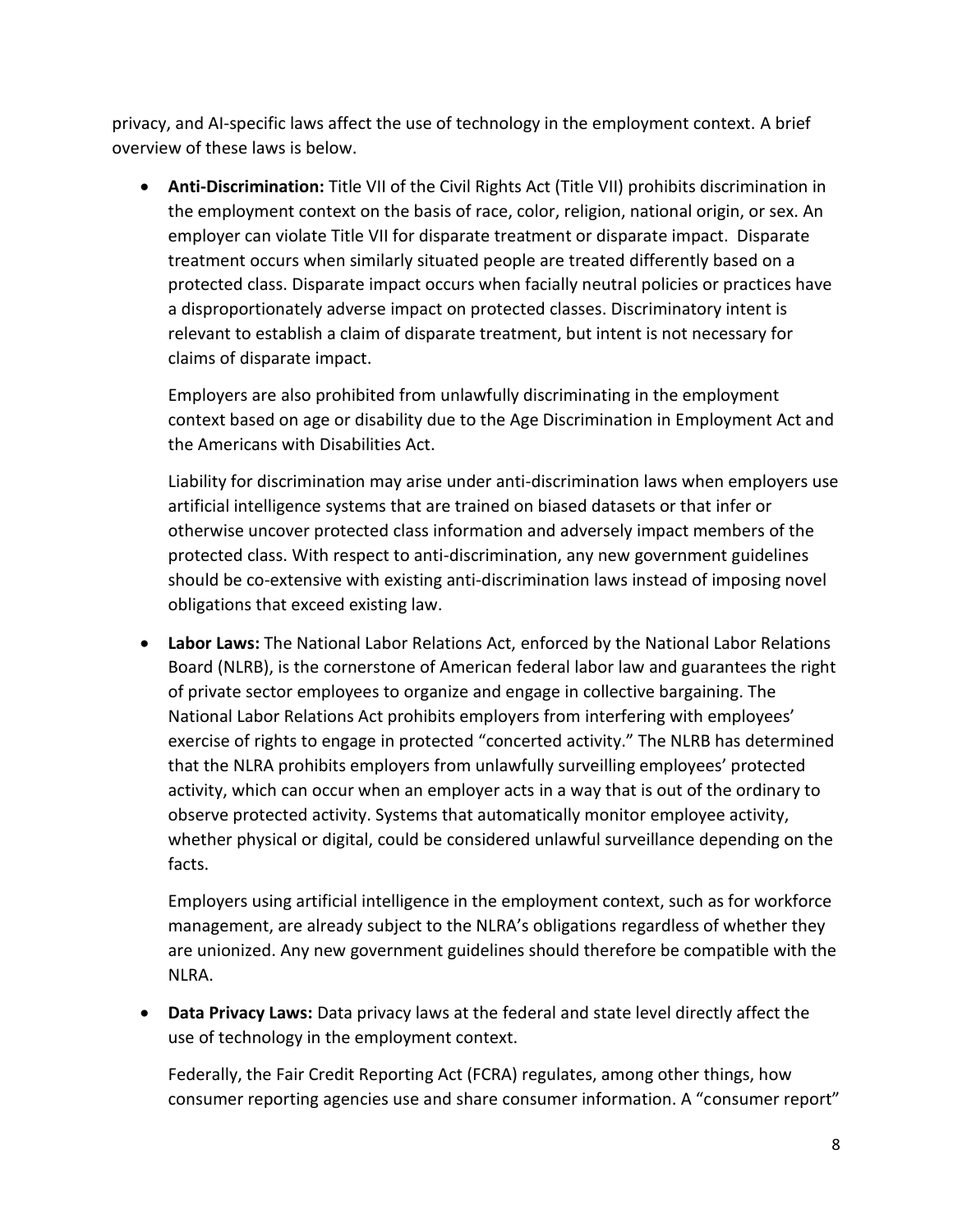is defined as information bearing on a consumer's credit worthiness, including information related to a consumer's credit standing, credit capacity, character, general reputation, personal characteristics, or mode of living. The FCRA requires consumer reports to be used for only permissible purposes, such as for employment. Employers must provide disclosures and obtain consents if using consumer reports.

In addition to the FCRA, employers must also navigate biometric information privacy laws in numerous states. For example, the Illinois Biometric Information Privacy Act (BIPA) prohibits organizations, including employers, from collecting and using biometric information unless they have provided notice and obtained written consent.

Meanwhile, congressional lawmakers are actively deliberating on comprehensive consumer privacy reform that may impact the use of technology in the employment context.

• **AI-specific requirements:** An increasing number of state and local laws are directly regulating the use of artificial intelligence in the employment context. The Artificial Intelligence Video Interview Act (AIVIA) in Illinois, for example, requires transparency, consent, and certain government reporting from employers who require candidates to record an interview and use artificial intelligence to analyze the submitted videos. In December of 2021, the New York City Council enacted a law requiring companies to obtain independent audits of certain algorithms used in the employment context. The law also prohibits the use of "biased" algorithms, although the law does not define the term. The new law poses several significant unaddressed concerns, including that immature technical standards may not be robust enough to address concerns around bias and therefore may deepen rather than address mistrust, and mandating third-party assessments will infringe on the privacy and security of personal information and potentially on confidential business information and IP rights.

We believe that the federal government should coordinate its efforts to promulgate guidelines and requirements on artificial intelligence in the employment context. Where possible, we encourage OSTP to look for ways to promote consistency between federal and state efforts.

• **International efforts:** OSTP should also take note of international developments. In Europe, the EU General Data Protection Regulation (GDPR) prohibits solely automated decision-making that has legal or similarly significant effects unless the decision is made pursuant to an individual's consent or another exception applies. Decisions relating to employment may be similarly significant effects, and employers have taken steps to ensure humans remain in the decision-making process for employment accordingly.

In addition, the European Union is considering an EU-wide regulation of artificial intelligence systems under the proposed Artificial Intelligence Act (AI Act). Though the